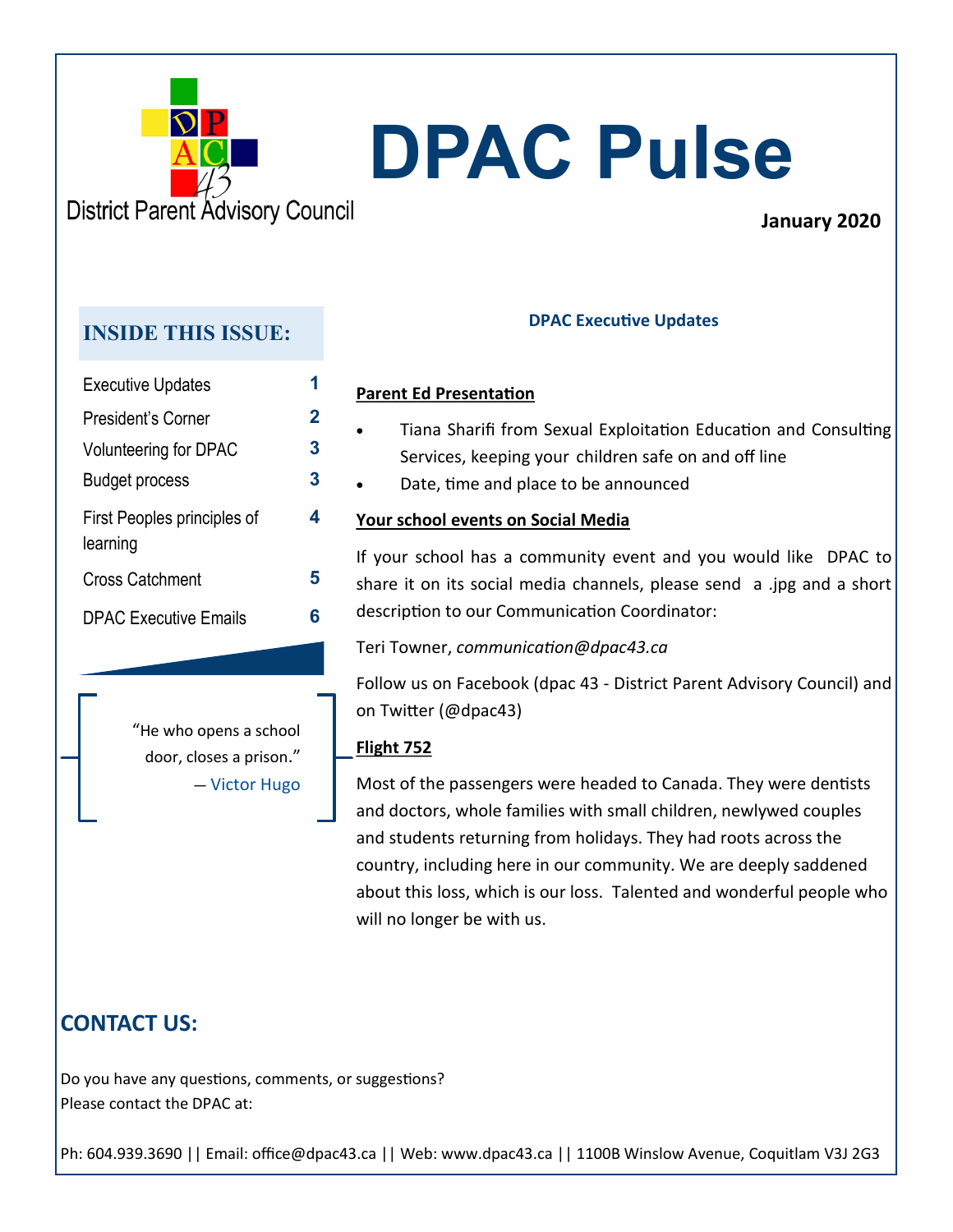

## **District Parent Advisory Council**

### **January 2020**

#### **President's Corner, a message from DPAC President**

As we return to our busy school and work schedules after a time of inward reflection over the holiday season, we expect everything to get back to normal. Sadly, for many of our students and members of our community, the loss suffered through world events has tainted our start to this new decade. It hardly seems enough to say "our thoughts are with the family and friends of those who perished on January 8", when many of our children knew Kamyar Ebnoddin-Hamidi through school and soccer. He will forever be in the hearts and minds of his classmates. The profoundness of their loss will be something each will deal with personally for years to come.

Grief of this nature highlights the importance of our continued quest to understand the mental health issues facing our children. When we plan our parent education topic presentations at DPAC I often wonder if we place too much focus on mental health issues. In reality, most of our children, the majority, are not in need of an assessment or the daily help of an education assistant. Yet, even these children come home talking about stress, become overwhelmed by the expectations of performance for the dreams society has instilled in them, and suffer anxiety respecting the future of humanity. Unfortunately, when our children act out expressing these issues, our parenting performance, and confidence, tend to plummet. Clearly, no topics are of more importance today than awareness of mental health factors, emotional stability in our children and the sharing of parenting tools.

Our theme, *Connecting the Community* seems even more relevant now. Looking at the term ahead we will continue to bring you topics of interest in these areas including an open forum evening for our DPAC meeting on April 1st. We will invite our members to come out for an evening of sharing their PAC experiences; to talk with us and with each other regarding the projects your PAC has taken on and ask us your questions so we can all learn together. If you have a short story, PAC project or experience you are willing to share, please contact our office and let us know. We will try to set aside 3-5 minutes for you and some open time for questions and discussion.

Meanwhile, throughout February, we will be following along the budget discussions with the District as the commitments for the year ahead are reviewed and determined. It will be a discussion of needs and priorities which is always interesting and informative. Join us at the meetings and provide us your feedback so we can better understand your issues and your priorities.

## **CONTACT US:**

Do you have any questions, comments, or suggestions? Please contact the DPAC at: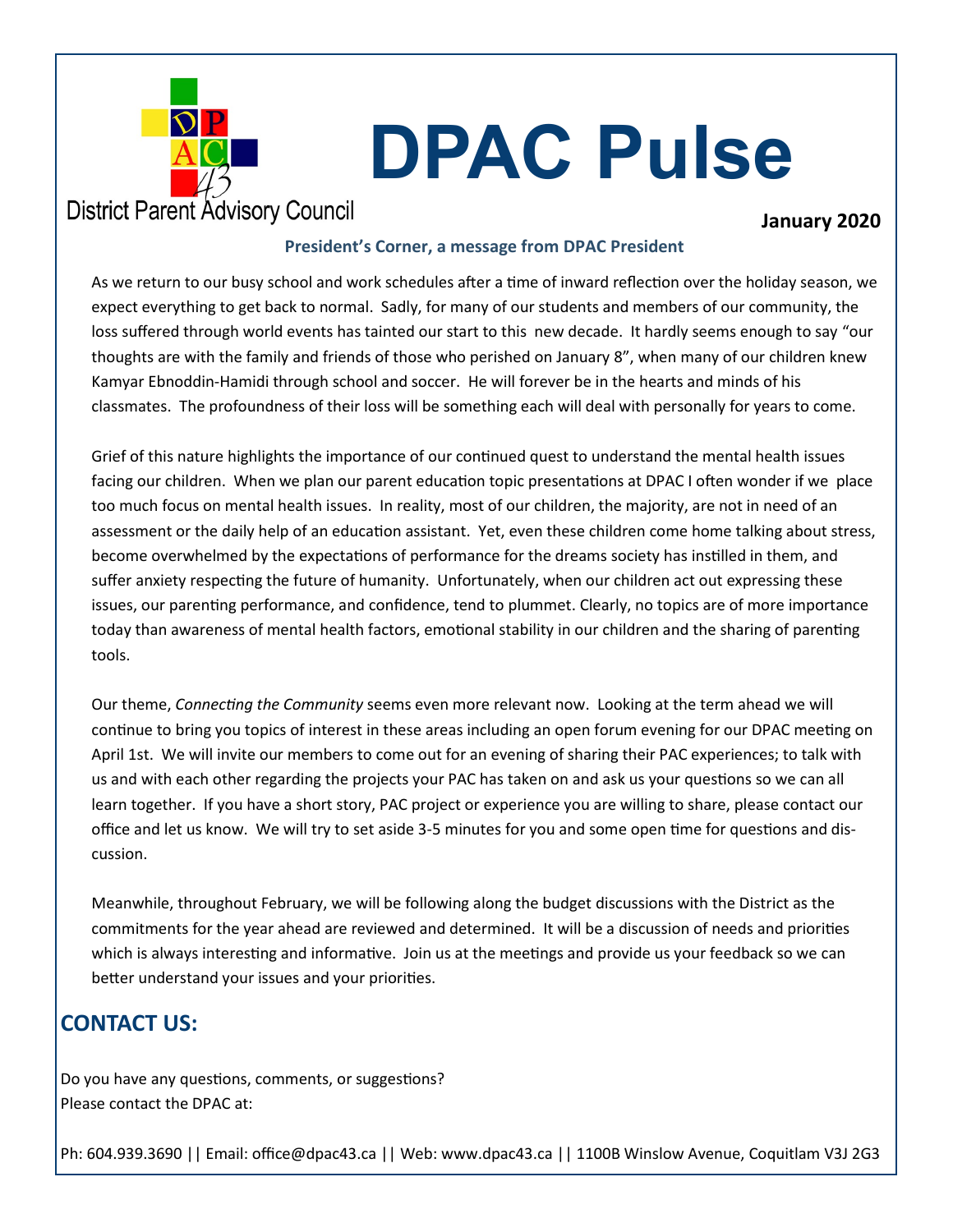#### **Volunteering for DPAC**

The DPAC is only as strong as the people who give their voluntary work, so we encourage all those who want to make a difference in our District to consider running for a position on the Executive in May 2020. Maybe you can start to volunteer as our treasurer? Below is the experience of our dear Edward Ram, one of our team's most experienced!

The role of a Treasurer with the DPAC is straightforward and rewarding. After sending our annual letter of request to the District office, the funds go into the bank account in September. I am responsible for making monthly payments, including payroll and CRA remittances and reporting to the DPAC Executive and the DPAC Members each meeting. I have served as the treasurer for the past two years after a four-year stint as Vice president. From afar, I did not see the true significance of the role. However, once I was elected, I have had to read many policies, procedures, Acts, and regulations because our PACs rely on getting their questions answered correctly through the DPAC office. I thought I knew a lot after 30 years of being part of the education system, as a teacher, parent, advocate, and volunteer. As Treasurer, I've realized I had forgotten more than I remembered. PACs handle so much money and so many transactions, it makes me very proud that all our PACs try to be diligent and get their accounting correct. When they are not sure, it is edifying to get the request for outreach and support through our office. For me, this makes the position fulfilling and worthwhile because I get to do research, ask questions and share my knowledge with other PAC's.

#### **Please volunteer as a DPAC member!!**

#### **Important Information and Dates, BUDGET SCHOOL DISTRICT 43**

**The budget process is a collaborative process involving many stakeholders** including the Board of Education, the District Leadership Team, teachers, administrators, staff, parents, and community members. The budget process occurs annually in April and ends with the adoption by the Board of Education of a budget for the coming year.

**Multiple opportunities are provided for stakeholders to contribute** input throughout the process at public meetings and online.

**The best approach to contributing input** is by first learning about and understanding the government funding model, SD43's budget and the budget process.

**Special Public Meeting** - Stakeholder Input Session Tuesday, February 11, 2020, 6:30 p.m. Winslow Centre Gymnasium, 1100 Winslow Avenue, Coquitlam.

**Regular Public Meeting** - Presentation of Preliminary Budget Tuesday, April 7, 2020, 7 p.m. Winslow Centre Gymnasium, 1100 Winslow Avenue, Coquitlam. The Preliminary Budget will be presented at this Regular Public Board Meeting with an opportunity to ask questions.

**Special Public Meeting** - Stakeholder Feedback Tuesday, April 14, 2020, 6:30 p.m. Winslow Centre Gymnasium, 1100 Winslow Avenue, Coquitlam. This will be an opportunity for stakeholders to provide feedback to the Board of Education on the presented budget.

**Regular Public Board Meeting** - Final Budget Presentation and Board Approval. Tuesday, April 21, 2020, 7 p.m. Winslow Centre Gymnasium, 1100 Winslow Avenue, Coquitlam. The annual budget will be presented to the Board of Education for approval. This final budget would incorporate changes requested by the Board.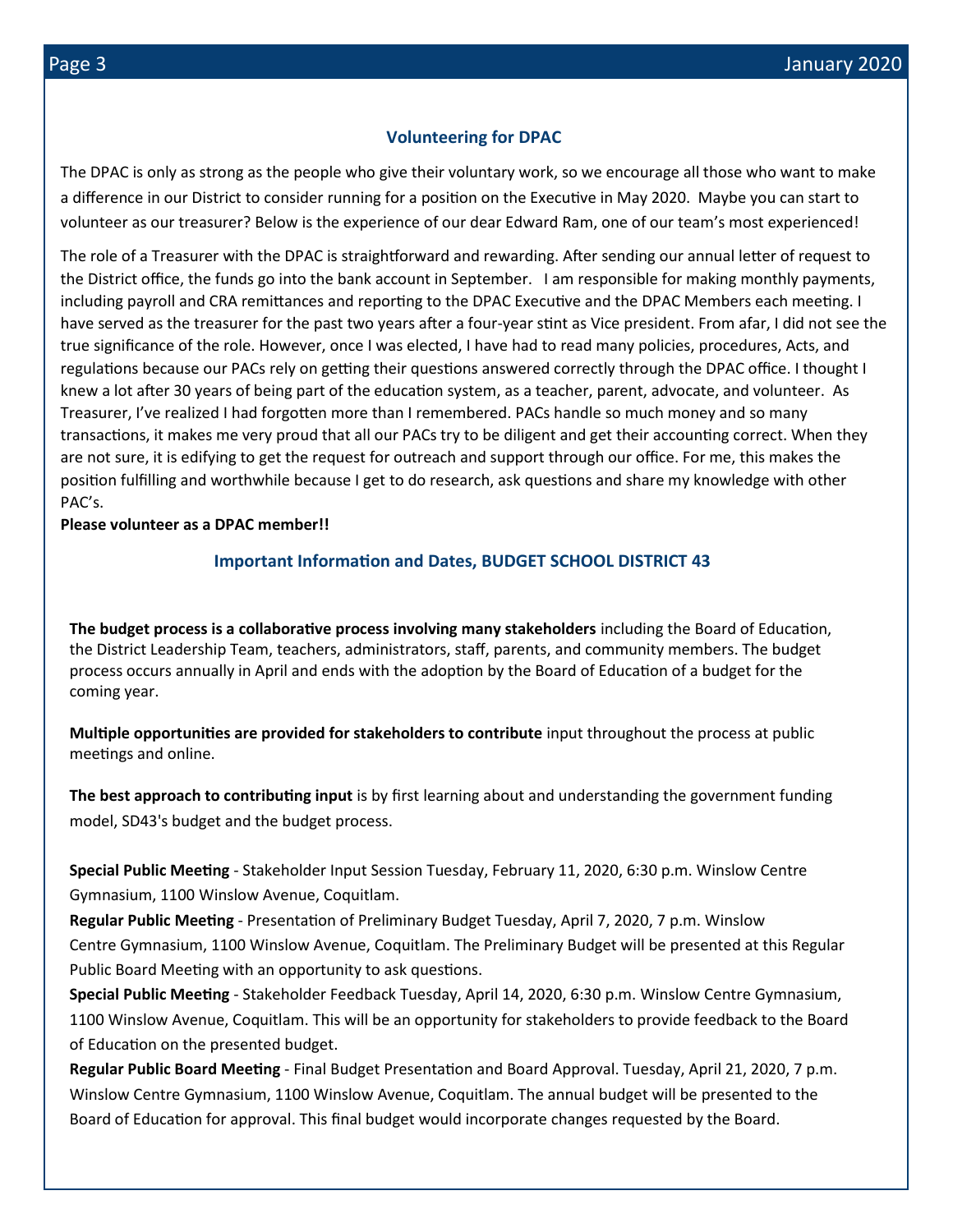

#### **January 2020**

**FIRS PFNP** ARR Learning ultimately supports the well-being of the self, the family, the community, the land, the spirits, and the ancestors. Learning is holistic, reflexive, reflective, experiential, and relational (focused on connectedness, on reciprocal relationships, and a sense of place). Learning involves recognizing the consequences of one's actions. Learning involves generational roles and responsibilities. Learning recognizes the role of indigenous knowledge. Learning is embedded in memory, history, and story. Learning involves patience and time. Learning requires exploration of one's identity. Learning involves recognizing that some knowledge is sacred and only shared with<br>permission and/or in certain situations. For First Peoples classroom resources visit: www.fnesc.ca

## **CONTACT US:**

Do you have any questions, comments, or suggestions? Please contact the DPAC at: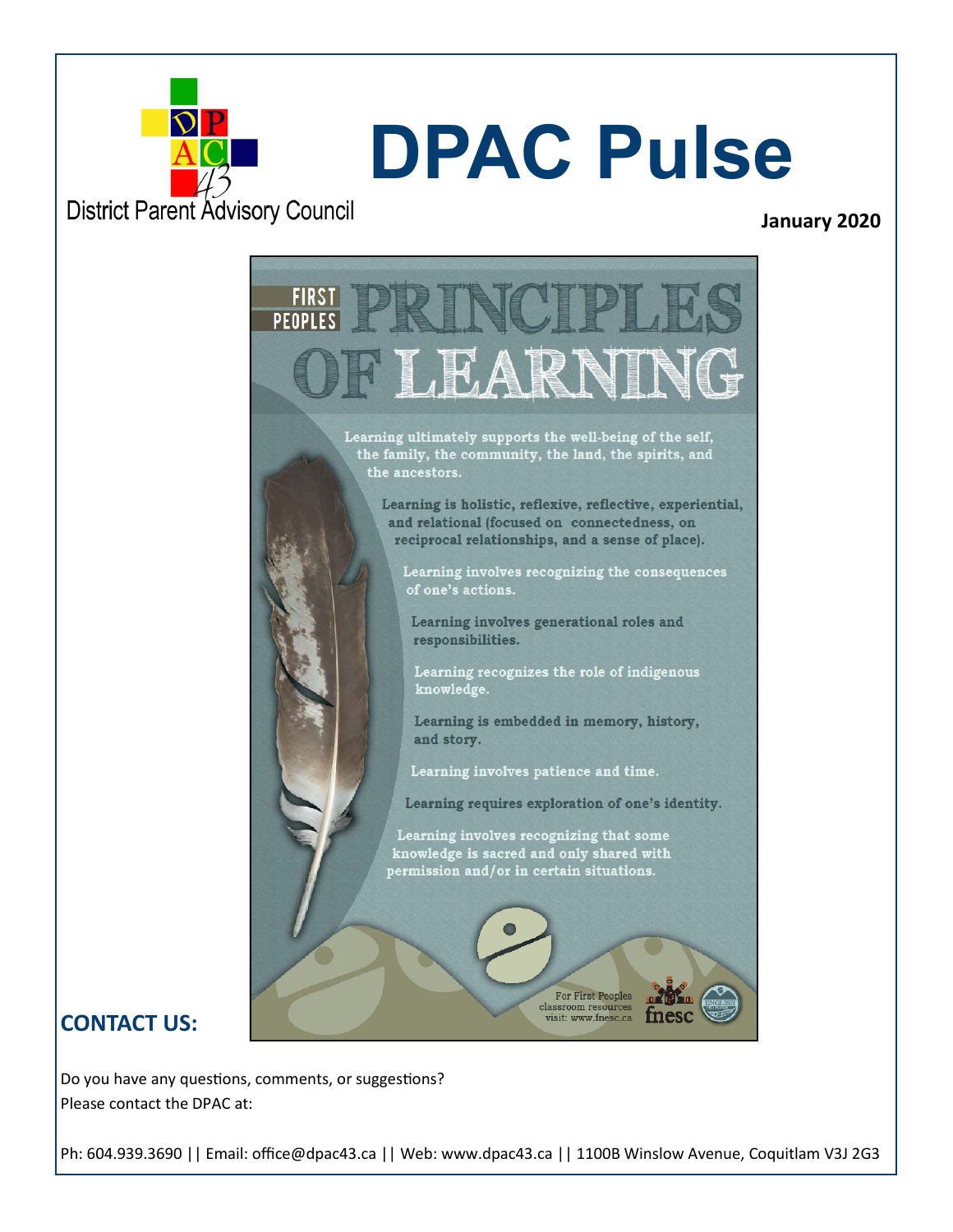

## **District Parent Advisory Council**

## **January 2020**

#### **THE 2020-2021 CROSS CATCHMENT PROCESS**

There are two separate applications:

- 1) Kindergarten Cross Catchment
- 2) Grades 1-12 Cross Catchment (including a section to confirm sibling status)

**All Kindergarten students must be registered for Kindergarten at their catchment school** on February 3, 4 or 5 **before** completing a Cross Catchment Application, **except** those students with siblings at the requested school (please see below).

**Grades 1-12 students, who have a sibling at a school outside their catchment, will be accepted at the sibling's school** (provided the sibling will be in attendance when the student begins at the out-of-catchment school). **Parents still need to complete the cross catchment application confirming sibling status.**

**Kindergarten students who have a sibling at a school outside their catchment** will be accepted at the sibling's school (provided the sibling will still be in attendance the following school year) and are requested to register at the sibling's school. Therefore, Kindergarten parents do not need to fill out a cross catchment application verifying sibling status. The exception to this is for a **Program of Choice**. Parents must complete the online Kindergarten Programs of Choice application for siblings to attend the same program. Kindergarten children with siblings in a Program of Choice must still apply online. Please see [www.sd43.bc.ca/programs](http://www.sd43.bc.ca/programs) for more information **on Programs of Choice**

#### **HOW CAN I APPLY FOR CROSS CATCHMENT?**

**Cross Catchment application forms [can be accessed online at](http://www.sd43.bc.ca/Pages/default.aspx#/=) the School District home page between Thursday, February 6, 2020 at 9 a.m. to Wednesday, February 12 at 4 p.m.**

- **(NEW)** Applications will be processed based on the **availability of space in schools** and on a **RANDOM DRAW PROCESS**. **(using in-district priority then out-of-district)**
- The application requires student or PEN number (can be obtained from your child's school), child's birth date, home address, name of current or assigned school, and the name of the requested school (s). Kindergarten requests do not need to provide the student number/PEN number.
- The district response to applications will be communicated by email from March 2 March 6, 2020

## **CONTACT US:**

Do you have any questions, comments, or suggestions? Please contact the DPAC at: